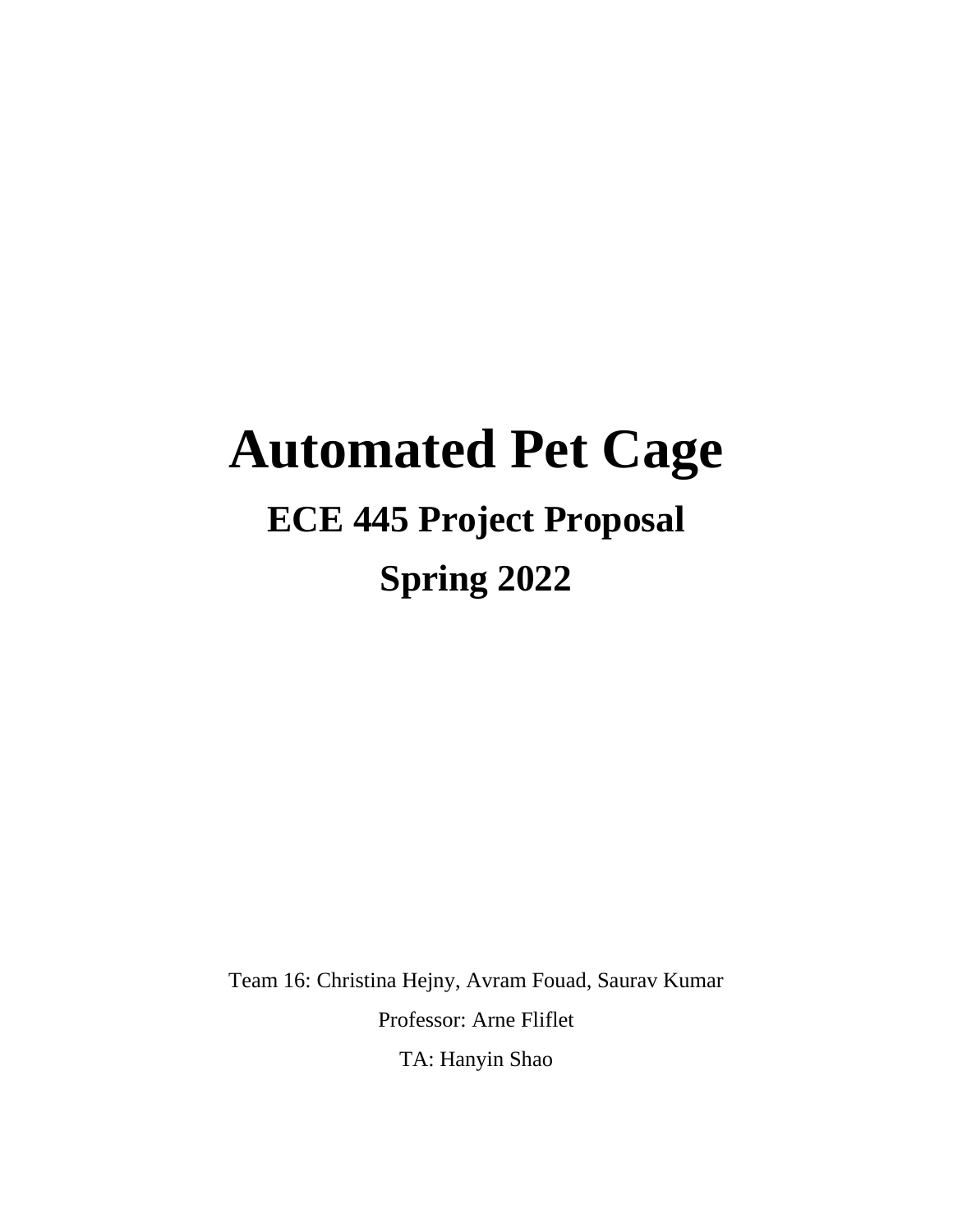#### **1. Introduction**

#### **1.1 Problem:**

I have a pet rat and as every good rat owner knows, rats and many other pet rodents need plenty of daily enrichment time outside the cage. During days when I have a lot of schoolwork, I am often too busy to walk back to my apartment, let him out, then walk back to where I was working. The crux of the problem is that I must manually open the cage door. Having an automatic door would mean that the rat could get let out of his cage every day and enjoy his necessary enrichment even when I'm stuck in ECEB all day working. Many busy rat and rodent owners have this same issue. A device that solves this problem would make taking care of your pet rodent much easier and more flexible. It would allow people with inconsistent and busy schedules to enjoy the benefits of having a pet rodent without sacrificing the rodent's well-being.

#### **1.2 Solution:**

For this problem we propose an automated rodent cage. The device will hook onto the outside of a cage door and will include a feeder and pressure sensor inside the cage. The user will first enter a desired time to open the cage using a keypad on the device. Once this specified time is reached, the cage door will open, letting the pet out. The solution utilizes a compact servo motor to rotate the door along its hinge to fully open or close it. The servo motor is governed by a control unit that uses a real time clock IC to determine when to open the door. The desired time that was entered by the user will also be displayed using a HEX display. In addition, there are "open" and "close" buttons that immediately open and close the door in case of any emergency.

Once the time entered by the user is reached, the cage will open for at least 2 hours and then begin the closing process. After the cage has been open for exactly 2 hours, the device will "beep", letting the rodent know it's time to re-enter the cage. When the rodent re-enters the cage, it will step on a thin-film pressure sensor pad. Upon activating the pressure sensor, the cage door will begin to close. Once the door has fully closed, the feeder will dispense a treat to the pet. The idea behind the "beep" and feeder system is to train and reinforce the rodent to enter the cage every day (like a skinner box). The pet can be easily trained to understand the "beep" means to re-enter the cage and get a treat.

The device will be powered using a lithium-ion battery. A microcontroller will interface with the keypad and communicate with the real time clock IC using I2C communication. Once the microcontroller determines when the desired time entered by the user is reached, it will send a pulse to the servo motor which will open the cage door. A programmable timer IC will then be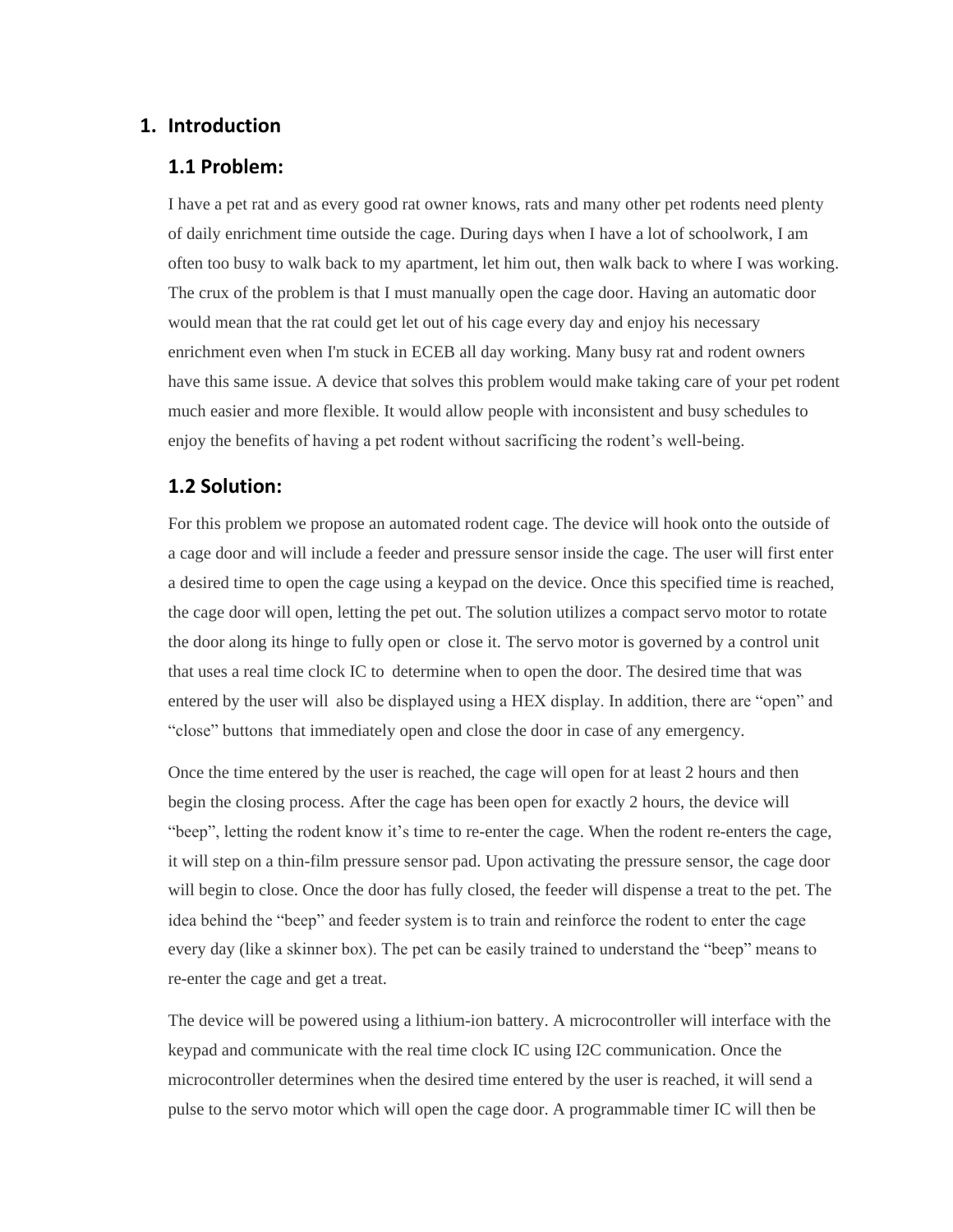initiated for two hours. When the timer reaches two hours, the microcontroller will send a pulse to a speaker to play the "beep". Once the rodent returns to the cage, it will first step on the pressure sensor. The microcontroller will then receive the signal from the pressure sensor and send a pulse to the servo motor to close the cage. If the pressure sensor is activated before the 2-hour timer, it will simply be ignored and not close the cage. After the cage is closed, the microcontroller will send a signal to the feeder to drop the treat.

# **1.3 Visual Aid:**



Figure 1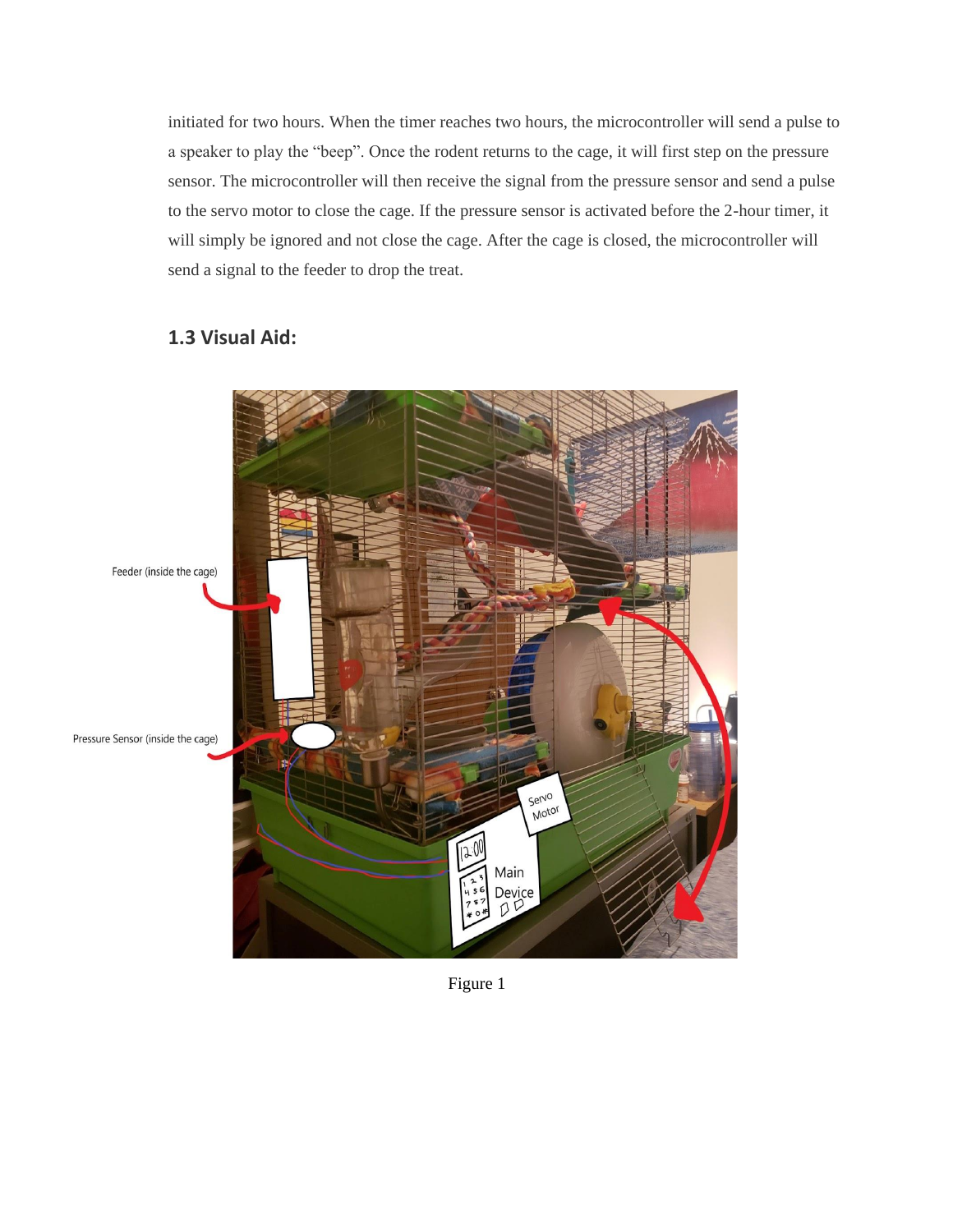# **1.4 High-level Requirements List:**

- If the cage has been open for at least 2 hours, the door must close within 3 seconds of the thin film pressure sensor becoming activated by the rodent. This is to ensure that the rodent does not leave the cage before the door closes.
- The "beep" sound generated by the speaker should be at least 65 dB in amplitude. Furthermore, the frequency of the noise generated should be at least 200 Hz. Both these requirements will allow the rat to hear the "beep" generated by the speaker when it is time to return to the cage.
- The cage should not close before being open for under 2 hours under any circumstance unless the emergency "close" button is pressed. In addition, the feeder should not dispense a treat if the door has been open for less than 2 hours, even if the emergency "close" button is pressed.

## **2. Design**

# **2.1 Block Diagram**



Figure 2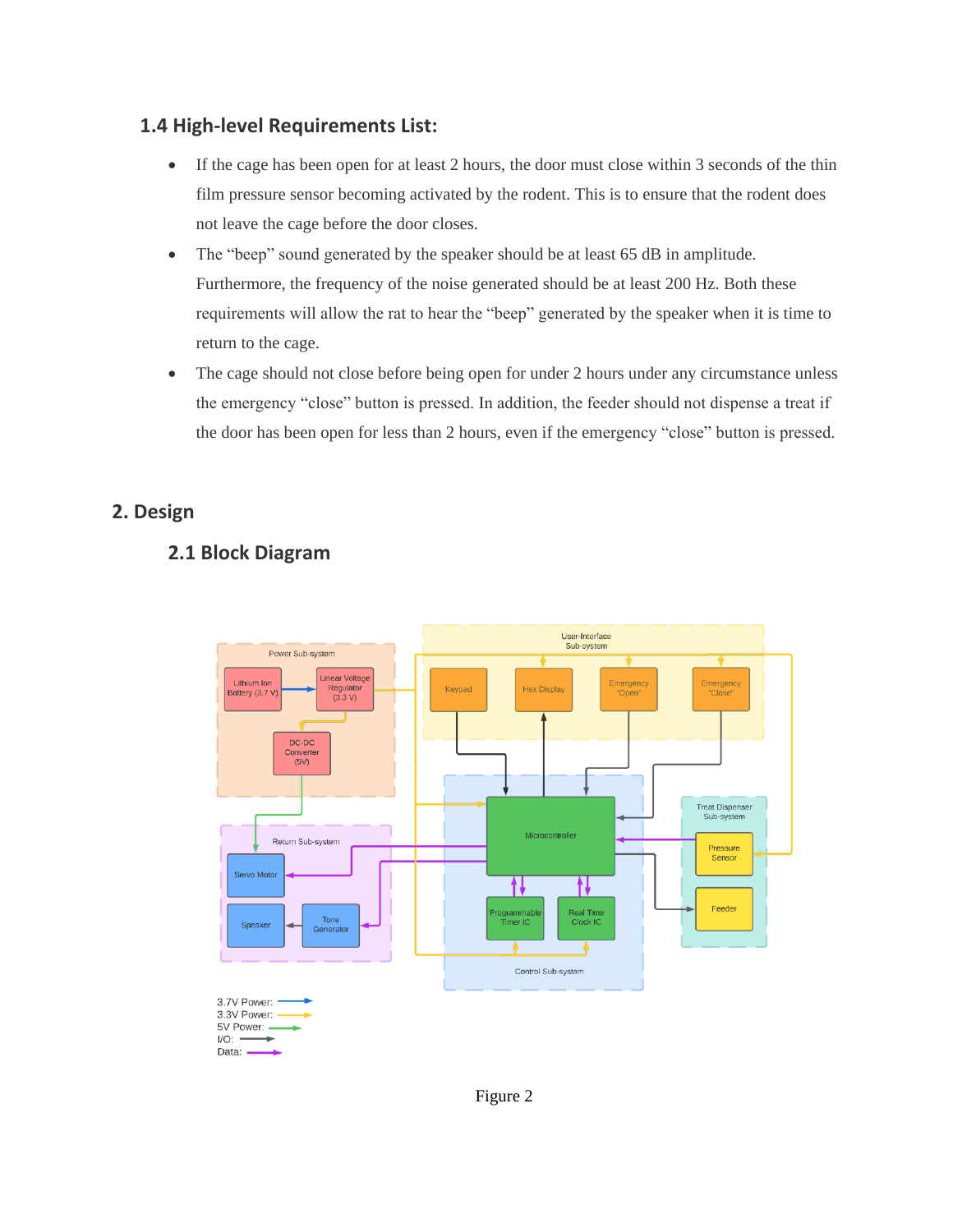#### **2.2 Subsystem Overview and Requirements:**

**Power Sub-system:** The power sub-system is necessary for powering the components utilized in our solution. A 3.7 V Lithium-ion battery will be used as an input to a Linear Voltage Regulator. The regulator will step the 3.7 V down to 3.3 V. The 3.3 V regulator output will then be used to power the Hex Display, the Emergency "Open" and "Close" buttons, the microcontroller, the pressure sensor, and the clock and timer IC's. Finally, a DC-DC converter will be used to step up the  $3.3 \text{ V}$  to  $5 \text{ V}$  in order to supply the appropriate voltage for the servo motor.

#### **Requirements:**

- 1. The measured output voltage of the Linear Regulator must be 3.3 V +/- 0.2 V.
- 2. The output voltage of the DC-DC converter must be  $5 V +1$  0.4 V.
- 3. The Linear Regulator should supply up to 200 mA to the microcontroller.

**User-Interface Sub-system:** The User-Interface Sub-system allows the user to manually enter the desired time they would like the cage to open. The user will first enter the desired time using the following format: "HHMM" where "HH" represents the hour and "MM" represents the exact minute. The user will then press the "#" key to confirm the selected time. The input time will then be sent to the microcontroller which will send the appropriate data to the HEX Display in order to present the time selected to open the cage. The time will be displayed in the same format as mentioned above. There will also be emergency "Open" and "Close" push buttons which can immediately open or close the cage. These buttons act as input signals to the microcontroller and send a pulse to open/close the cage door depending on which button was pressed.

#### **Requirements:**

- 1. If the user has not yet confirmed the time they have entered, they should be able to reset/clear the input time by pressing the "\*" button on the keypad.
- 2. The HEX Display must show the correct time entered by the user.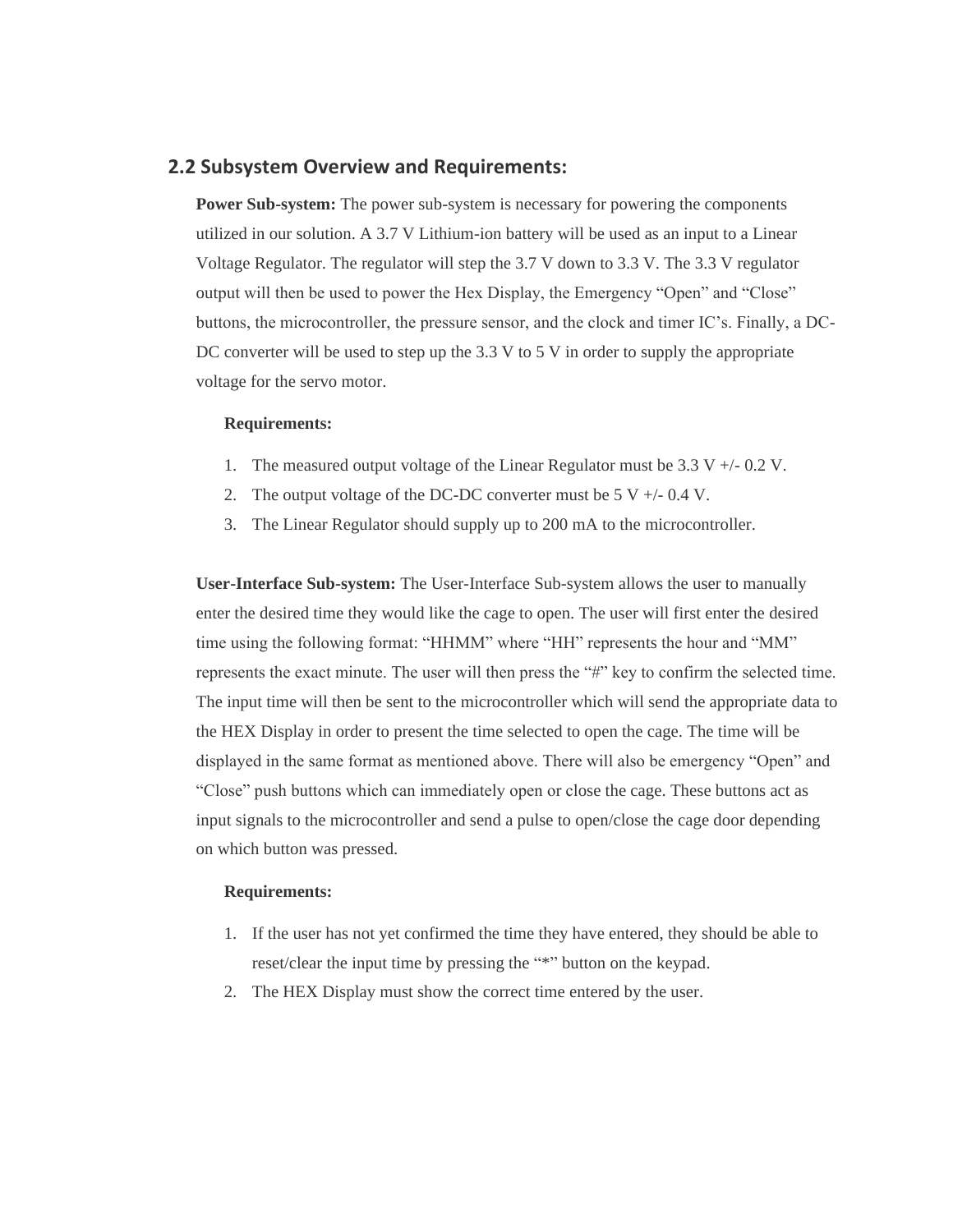**Control Sub-System:** The control sub-system consists of a microcontroller, a timer, and a real time clock. The microcontroller will exchange data with the clock IC chip via I2C communication in order to set the current time on the chip. Next, it will read the time from the chip to check whether the desired time to open the cage has occurred. The microcontroller will use the I/O data from the keypad to display the desired time on the HEX display. To open and close the cage, the microcontroller sends the correct position data to the servo motor. The microcontroller also exchanges data with the timer to keep track of how long the cage has been open for. When the timer reaches two hours, the microcontroller will send an output signal to the speaker using the tone function. The microcontroller also reads the pressure sensor output voltage to determine when to start closing and then sends a signal to the feeder to dispense food.

#### **Requirements:**

- 1. The control subsystem must be able to set and keep track of the real time  $\pm 1$ minute.
- 2. The control subsystem must send a signal to the tone generator 2 hours  $\pm$  1 minute after the programmed time.
- 3. The microprocessor should only check if the pressure sensor is triggered until after the two hours timer has finished. If the pressure sensor is triggered before the two hours are over, nothing will happen.

**Treat Dispenser Sub-System:** The Treat Dispenser sub-system is comprised of a thin-film pressure sensor pad and a feeder. The pressure sensor is placed inside the cage between the feeder and the door (as shown in Figure 1). The pressure sensor acts as a Force Sensitive Resistor (FSR). As the force applied on the pad increases, the resistance decreases. The FSR will be included in a voltage divider circuit. When the rodent is not stepping on the pressure pad, the FSR resistance and voltage will be at a maximum. Once the rodent steps on the pad, the resistance will quickly decrease, and the voltage will reach a sufficiently low threshold voltage. The control system will then determine if more than 2 hours have passed since the cage was first opened and if the FSR threshold voltage has been reached. If both these conditions are met, the microcontroller will send a pulse to the feeder which will then dispense a treat for the rodent.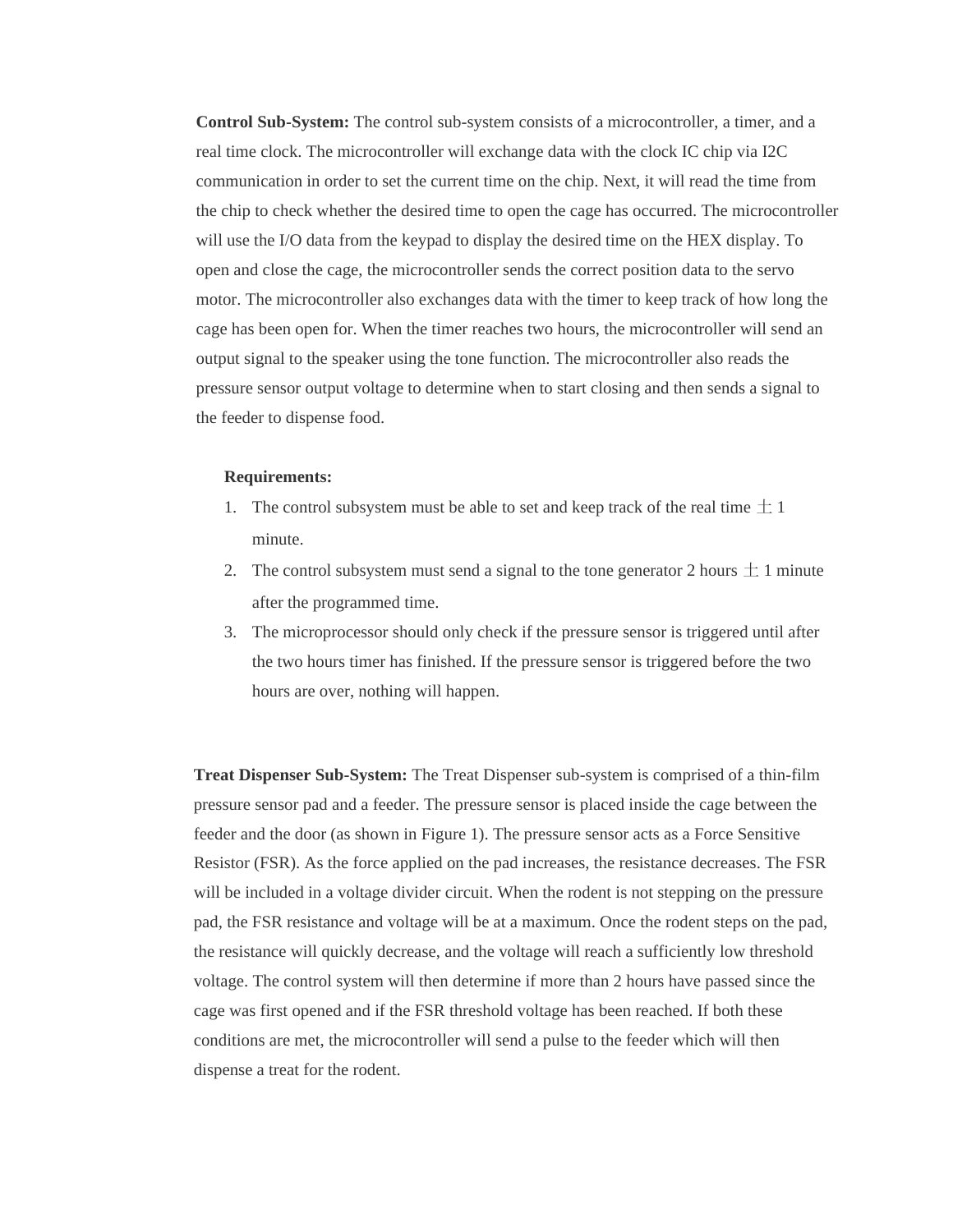#### **Requirements:**

- 1. The feeder should be able to dispense at least 20 grams of food. This corresponds to the average amount of food a rat eats in a day.
- 2. The pressure sensor must be sensitive enough to detect a 250-500g rodent.

**Return Sub-System:** The Return Sub-System has two main components: a servo motor and a piezoelectric speaker. The servo motor will be mounted on top of the cage to open and close the door. Once the control system determines whether the selected time input has been reached, the microcontroller will send a pulse to the servo motor which will open the door. A pulse can also be sent to the servo motor to open/close the door if the emergency "Open"/"Close" button is pressed. Once the control system recognizes that the cage has been open for 2 hours, the microcontroller will send an audio output for the speaker to play using a tone generator function. The audio will play a "beep" noise so that the rodent knows to return. Once the rodent returns and activates the pressure sensor, a pulse will be sent to the servo motor to close the door.

#### **Requirements:**

- 1. The servo motor must be able to rotate the door such that it completely opens or closes. If the door should be open, it should not obstruct the rodent in any way. Similarly, if the door should be closed, there should be no way for the rodent to leave the cage.
- 2. Once the cage has been open for 2 hours, the speaker must "beep" in 15-minute intervals until the pet comes back to the cage.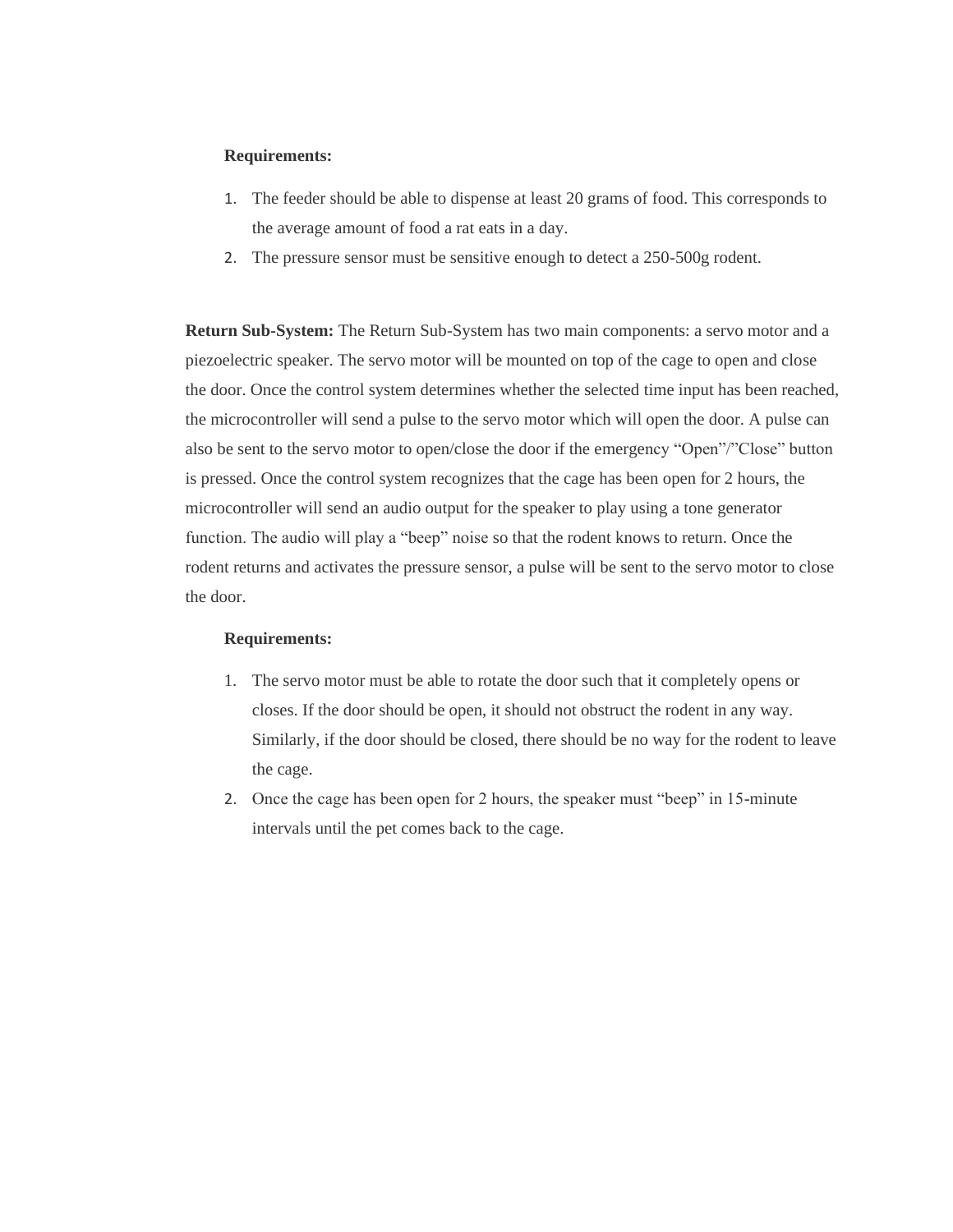#### **2.3 Tolerance Analysis:**

One feature that may pose a risk for the project is the voltage divider circuit that is used with the FSR pressure sensor. Careful consideration should be placed into selecting a resistor value in parallel with the FSR. A "false alarm" scenario in which the control system determines the pressure sensor has been activated even though the rodent is not located on top of the pressure pad could be disastrous and would cause the rodent to be locked out of the cage. For our solution, we have decided to utilize the SEN0294 thin-film pressure sensor. The initial output resistance with no force applied is around 10 M $\Omega$ . Figure #3 displays a graph of the output resistance vs the weight applied. The resistance (measured in  $M\Omega$ ) is related to the weight (in grams) according to the following equation: *Output Resistance* =  $153.18 * (Weight)^{-0.699}$ .



Figure 3

The average weight of an adult rat is between 250-500 grams. Using the lower bound of 250 grams, we see that the maximum output resistance with the rodent on the pressure pad will be around 3.23 MΩ. If we design a voltage divider using the output resistance in parallel with a resistor, we can use the output voltage across the FSR to determine whether the rodent has activated the sensor. If we take 20% of  $V_{DD}$  to be the "trigger" voltage, we see that any voltage appearing across the FSR below 0.66 V (.20  $*$  3.3 V = 0.66 V) will mean that the rodent has activated the sensor. Therefore, we can solve for the minimum resistance needed by using the